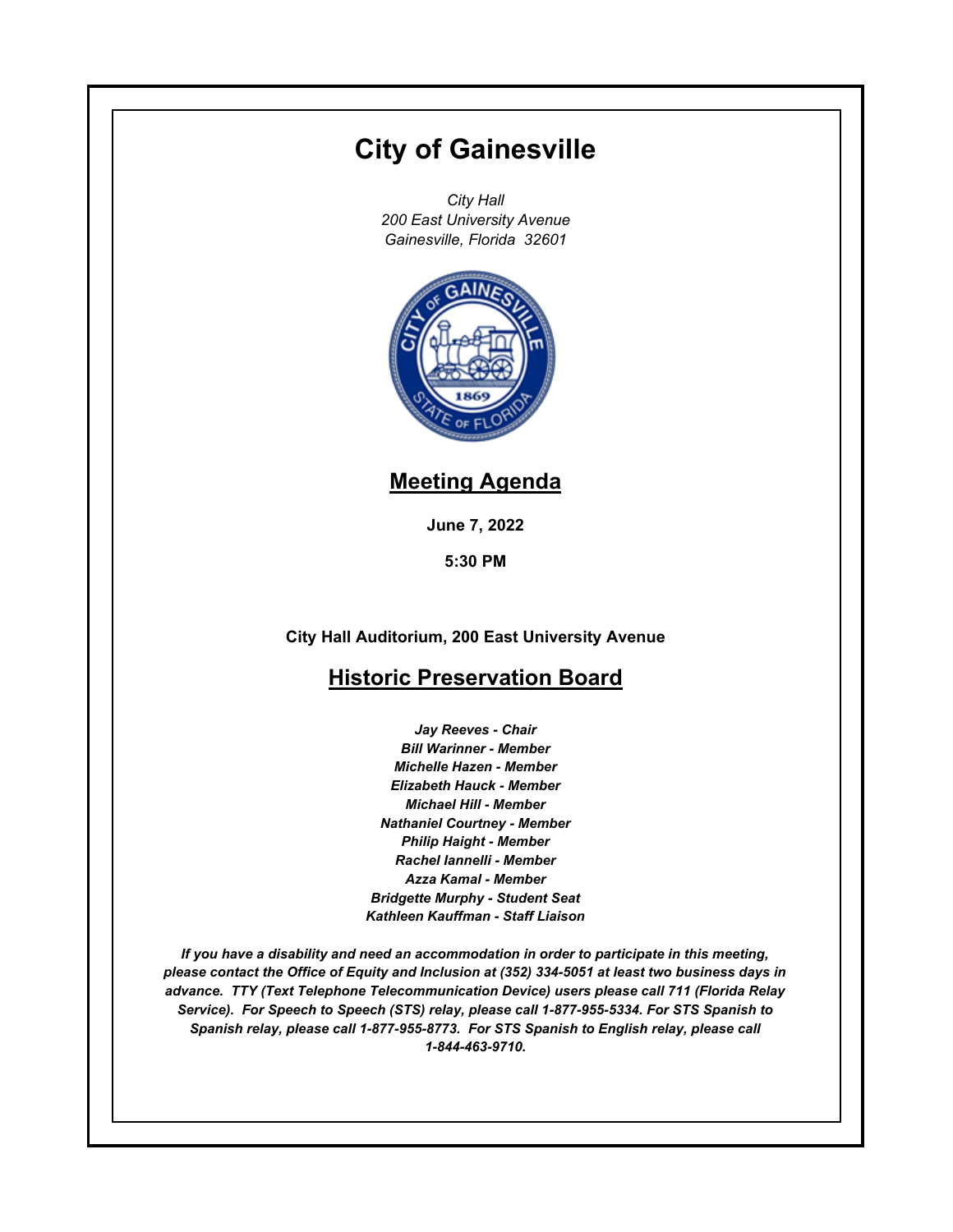#### **CALL TO ORDER**

#### **ROLL CALL**

#### **APPROVAL OF MINUTES**

# [211321.](http://gainesville.legistar.com/gateway.aspx?m=l&id=/matter.aspx?key=34103) **Draft Minutes of the May 2022 Historic Preservation Board Meeting (B)**

**RECOMMENDATION** *Staff is requesting that the Historic Preservation Board review the draft minutes from the May 2022 meeting and vote to approve the minutes.* 

> *Staff to the Historic Preservation Board - Review and approve the draft minutes.*

211321 May DRAFT MINUTES

#### **PUBLIC COMMENT**

**PUBLIC HEARING:**

- **A. Swearing in of the Public**
- **B. Requests for Deferral**
- **C. Continued Items**
- **D. New Items**

#### [211319.](http://gainesville.legistar.com/gateway.aspx?m=l&id=/matter.aspx?key=34101) **Petition COA22-000037**

*Explanation: This petition is for the removal of a chimney. Property is owned by Allen Willis, located at 630 NE 6th Avenue, in the Northeast Historic District. Chimney is not an exterior end chimney and not visible from the street.*

> **RECOMMENDATION** *Staff recommends approval with the following conditions: Condition 1: Further evidence must be provided that the interior fireplace is no longer existing or in working condition.*

[211319\\_PH1\\_COA22-000037\\_630NE6THAVE\\_20220607](http://Gainesville.legistar.com/gateway.aspx?M=F&ID=cc97b499-3ce2-431b-ba31-35d5725dc407.pdf)